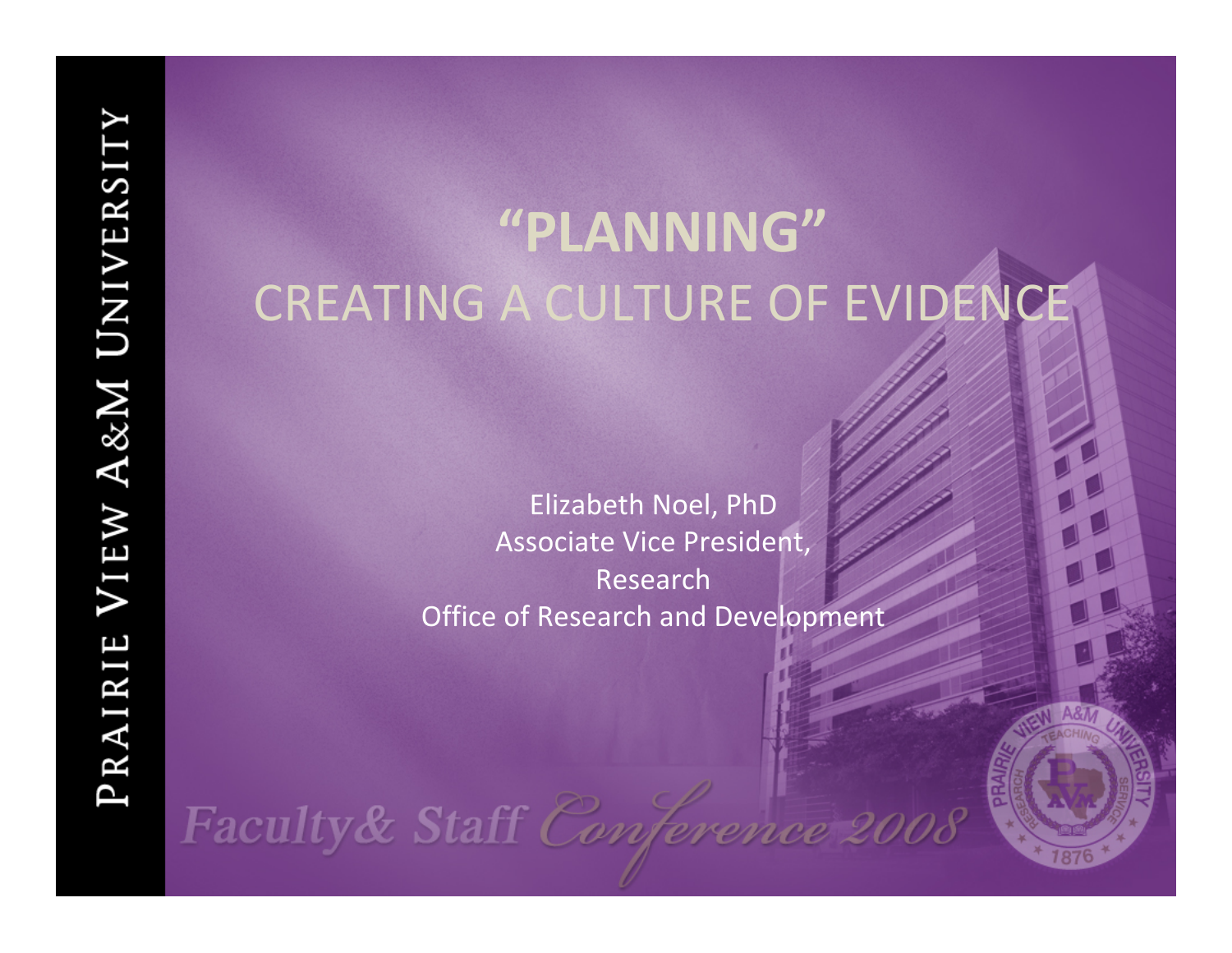#### PLANNING IS . . .

- The foundation/purpose upon which to build;
- The diagram or scheme for making, doing or arranging something;
- A roadmap to <sup>a</sup> destination.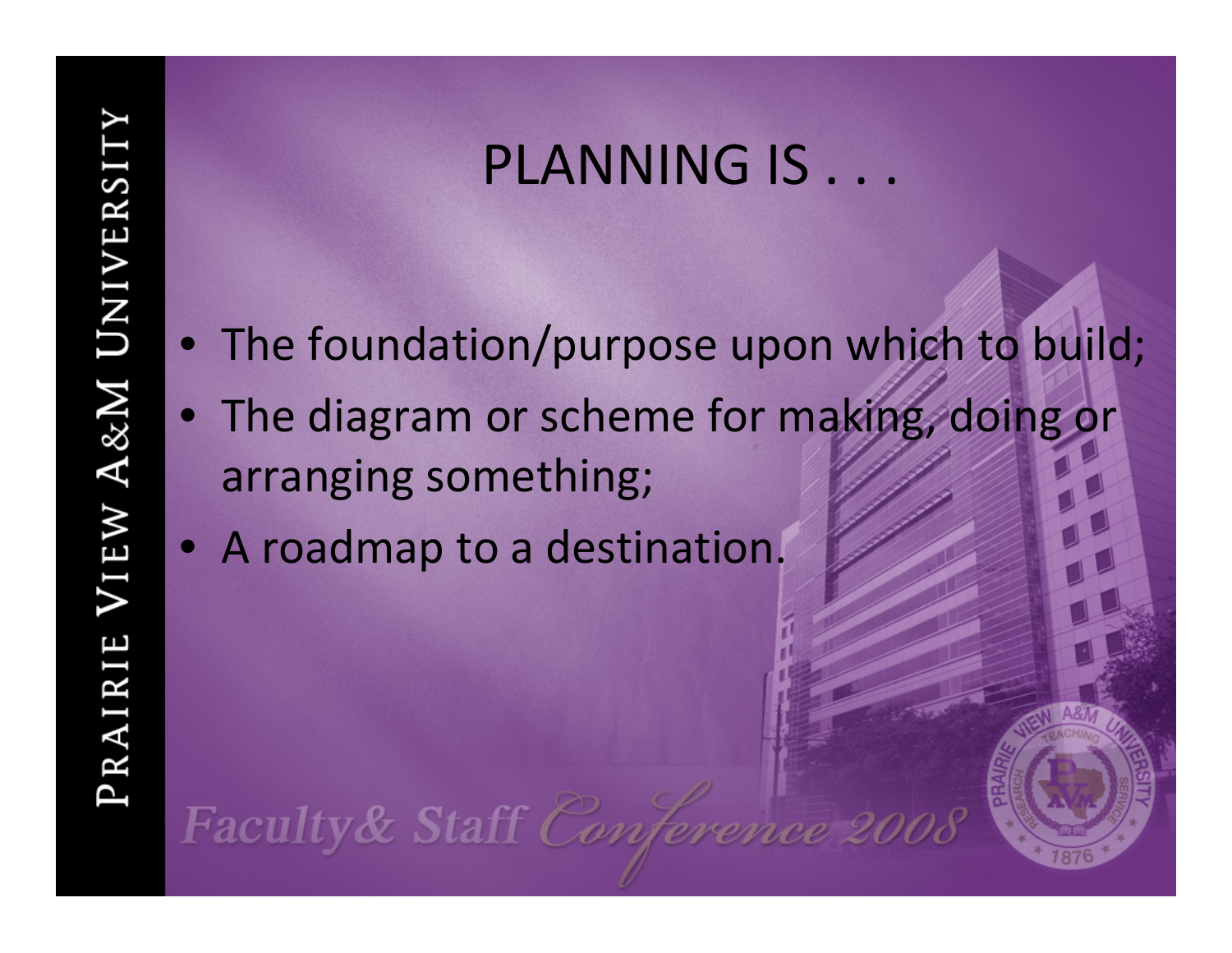#### A STRATEGIC PLAN

- A disciplined, coordinated, systematic and sustained effort that enables an organization (PVAMU) to fulfill its mission and achieve its vision.
	- Forecasting for <sup>a</sup> five‐year time span (2008‐2013).
	- Annually reviewing progress (09/10/11/12).
	- Biennially updating and documenting results (2010/2012).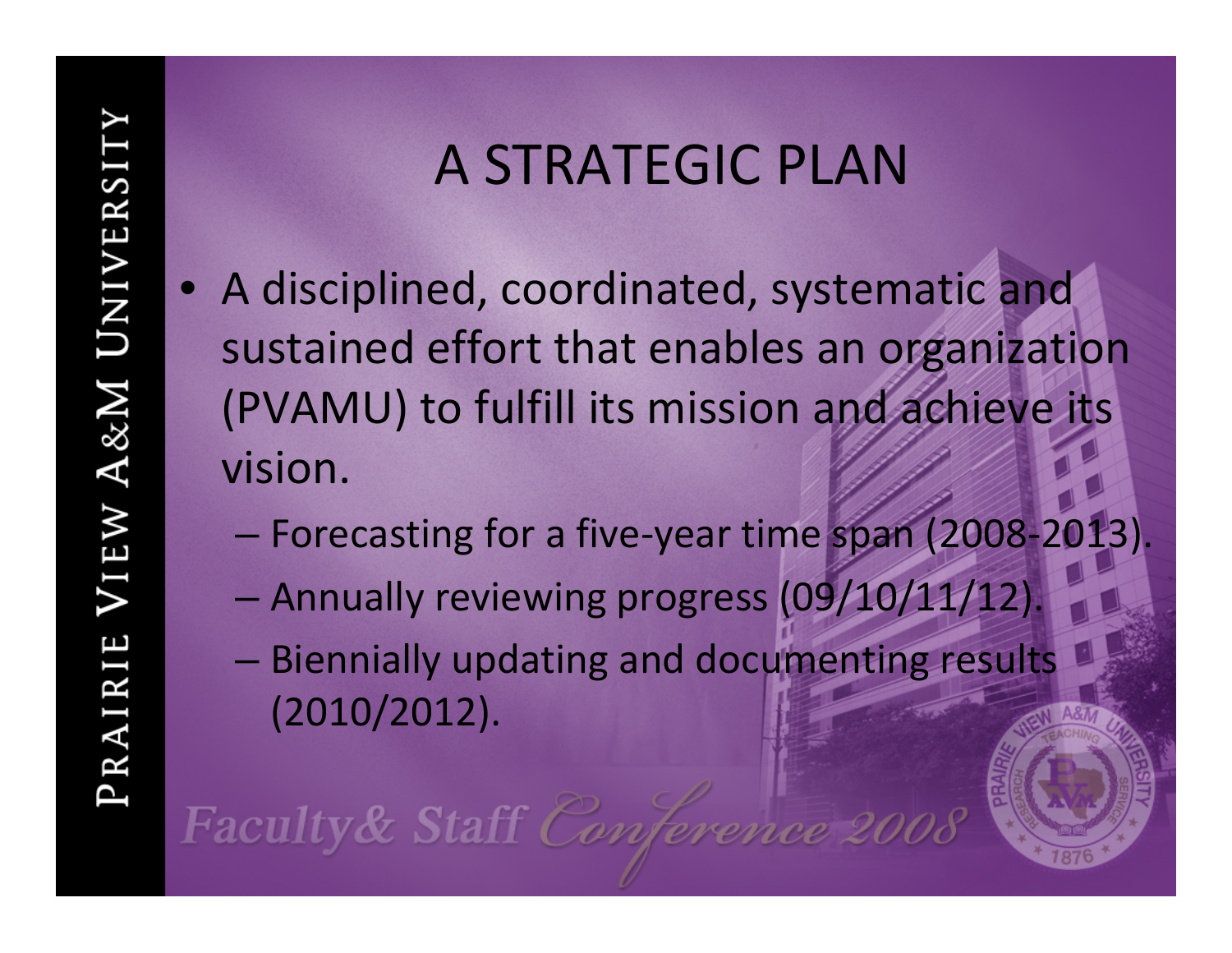#### A STRATEGIC PLAN

- Enables an organization to establish:
	- –- Imperatives -broad statements of intent.
	- Goals broad statements of direction.
	- –Strategies – plans of action to accomplish goals.
	- Performance Measures management tools that monitor progress and document results.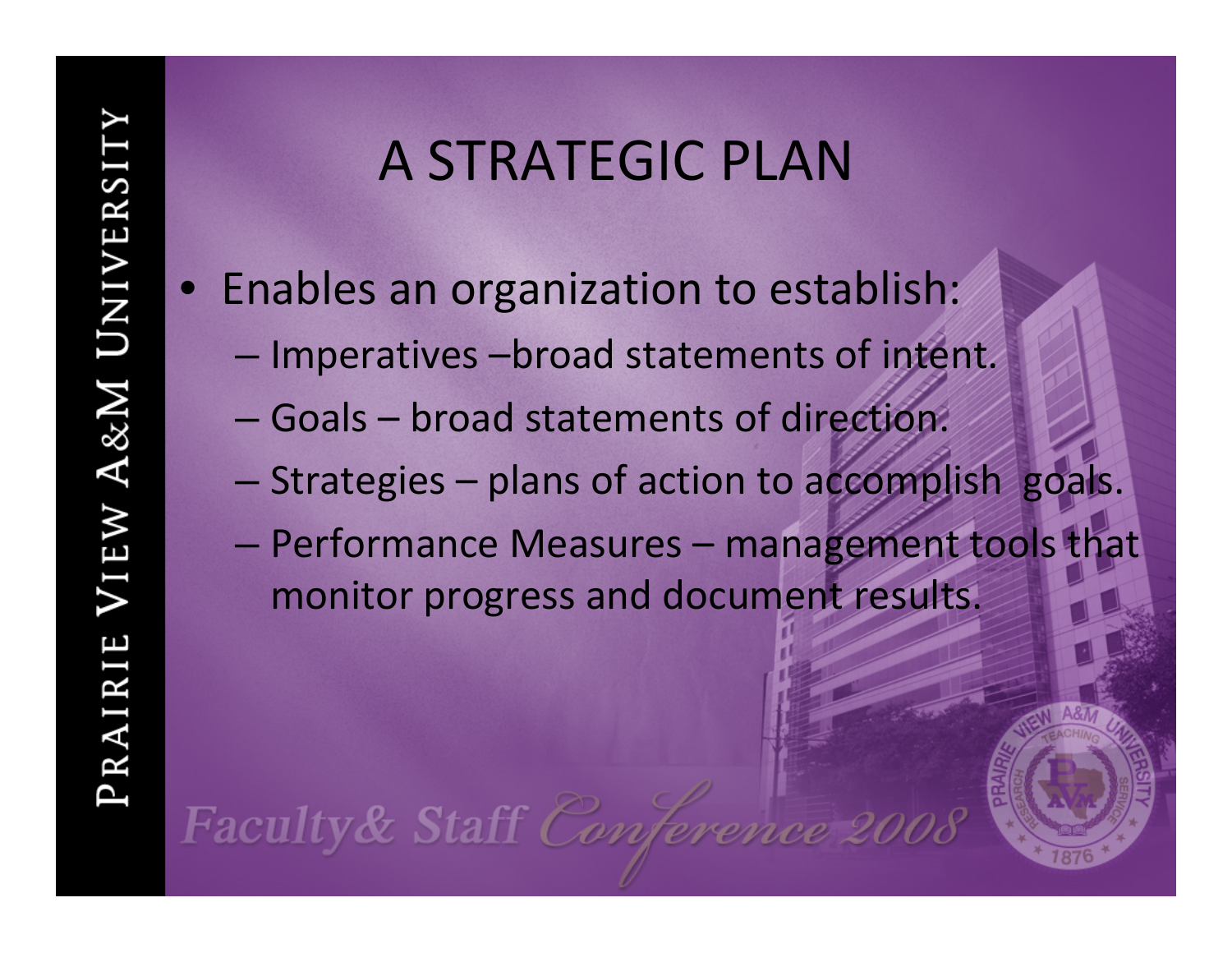#### **CREATE**

- To make.
- To originate.
- To stimulate.
- To cause to come into existence.
- To bring about.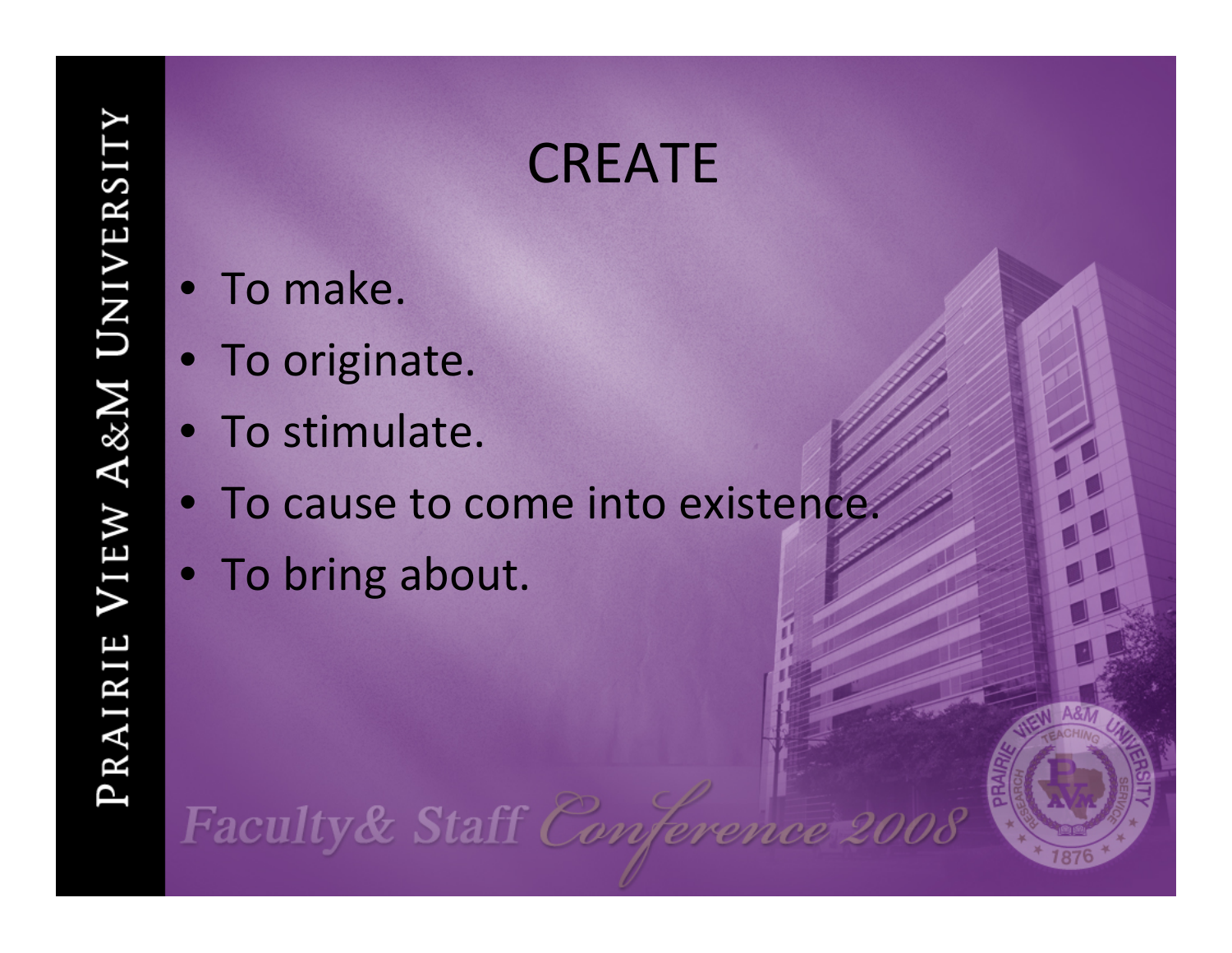- The internal environment and organizational structure impacting planning includes:
	- Policies, rules and regulations, and procedures that guide performance and institutional effectiveness;
	- Leadership that creates an organizational environment in which performance is clearly defined and effectiveness systematically measured;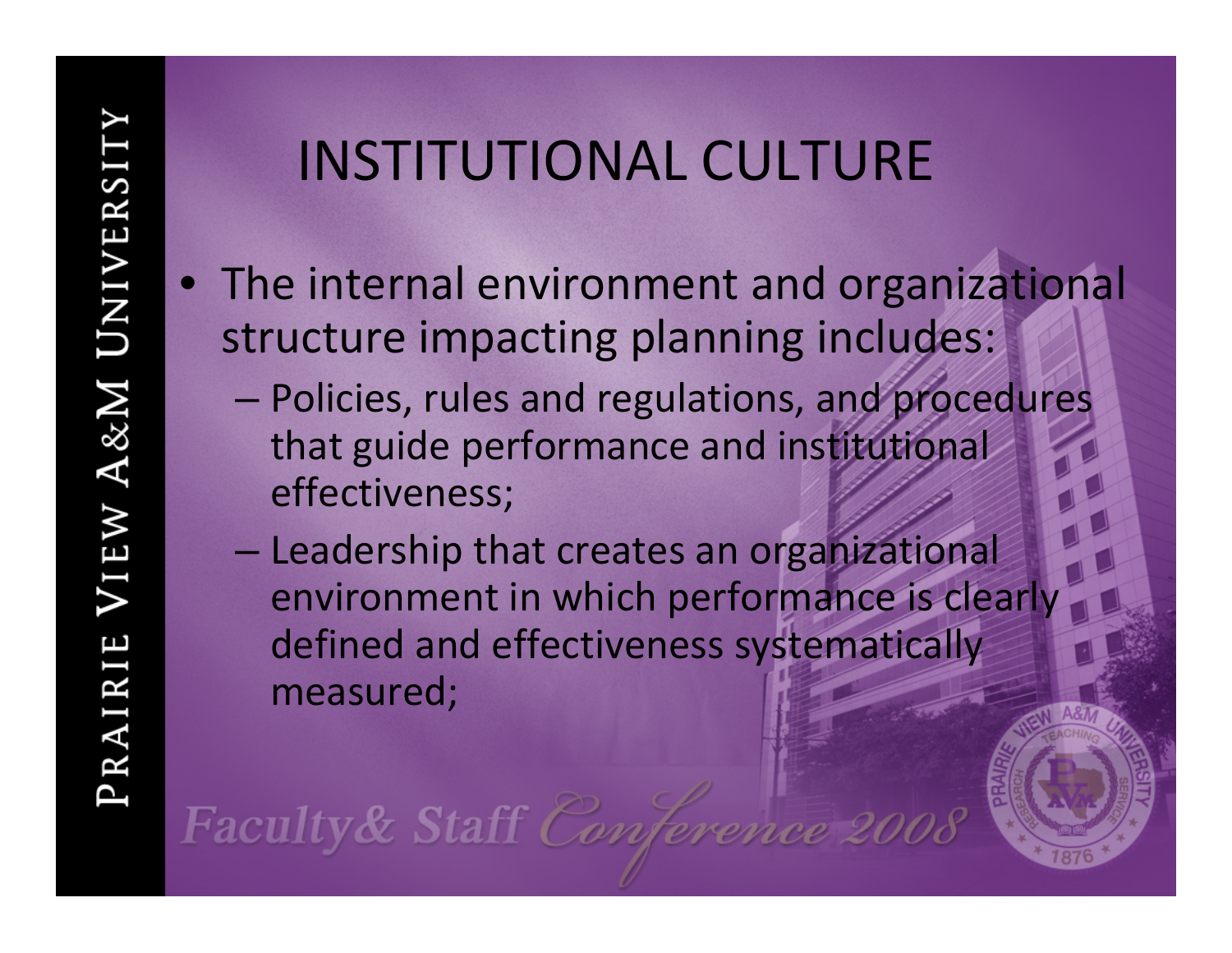- •• The internal environment and organizational structure impacting planning includes:
	- Management that encourages and supports individual and team involvement in identification of critical issues and problem solving;
	- Actions implemented that recognize innovation, creativity and sustained performance by individuals and groups, thus, the empowerment of organization members;
	- – Communication of institutional mission, vision, shared values, and goals that reinforce purpose and minimize conflict;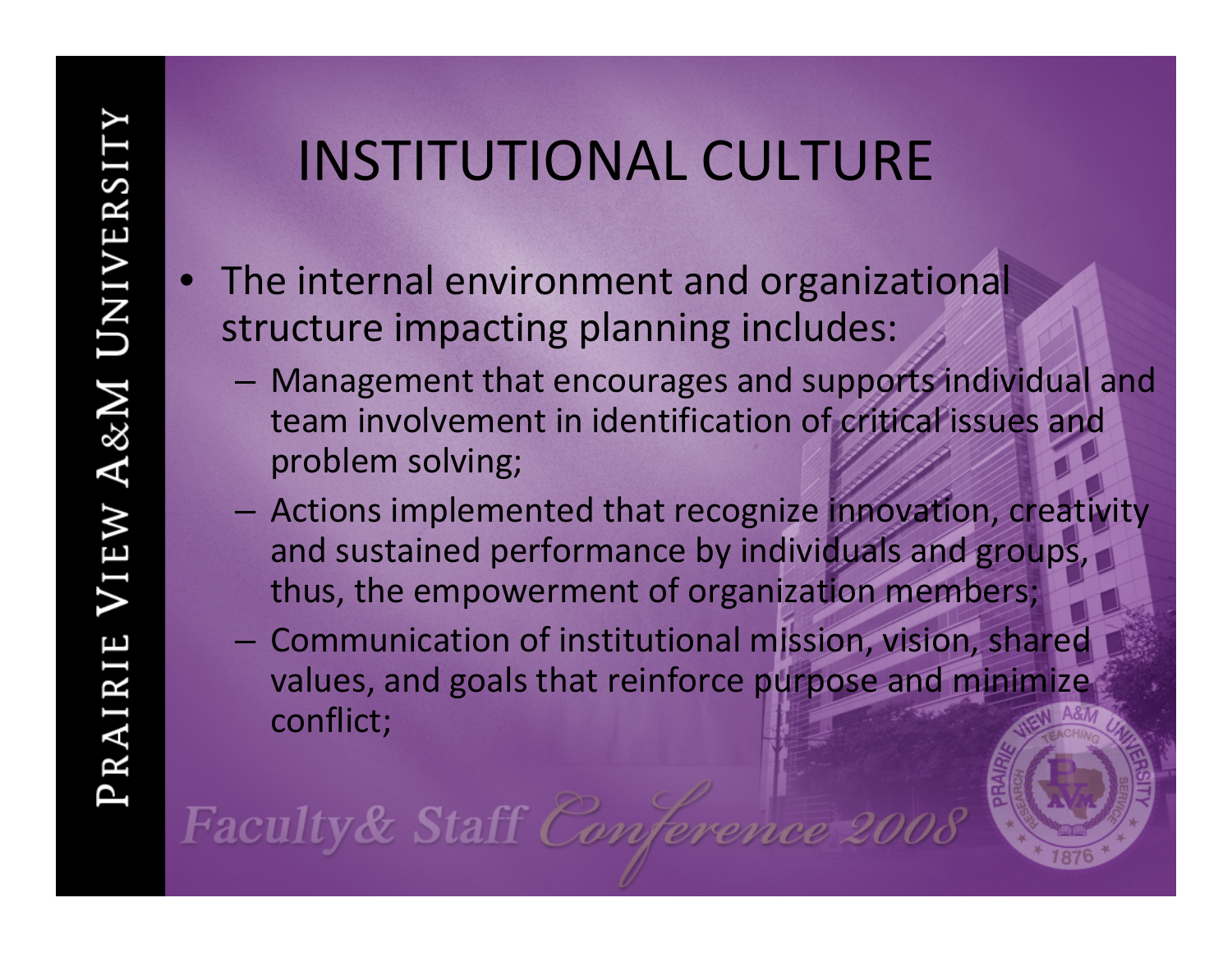- •• The internal environment and organizational structure impacting planning ensures:
	- $-$  Recognition that the organization is
		- •• an amalgamation of the life experiences of each member, before and since joining the organization;
		- •• an unstructured collection of interpersonal relationships and interactions among members that reinforces the language, symbols, and surroundings that characterize everyday behavior and that serve as motivators and morale enhancers;
		- a collection of the actions implemented to assess individual performance and the success of the organization.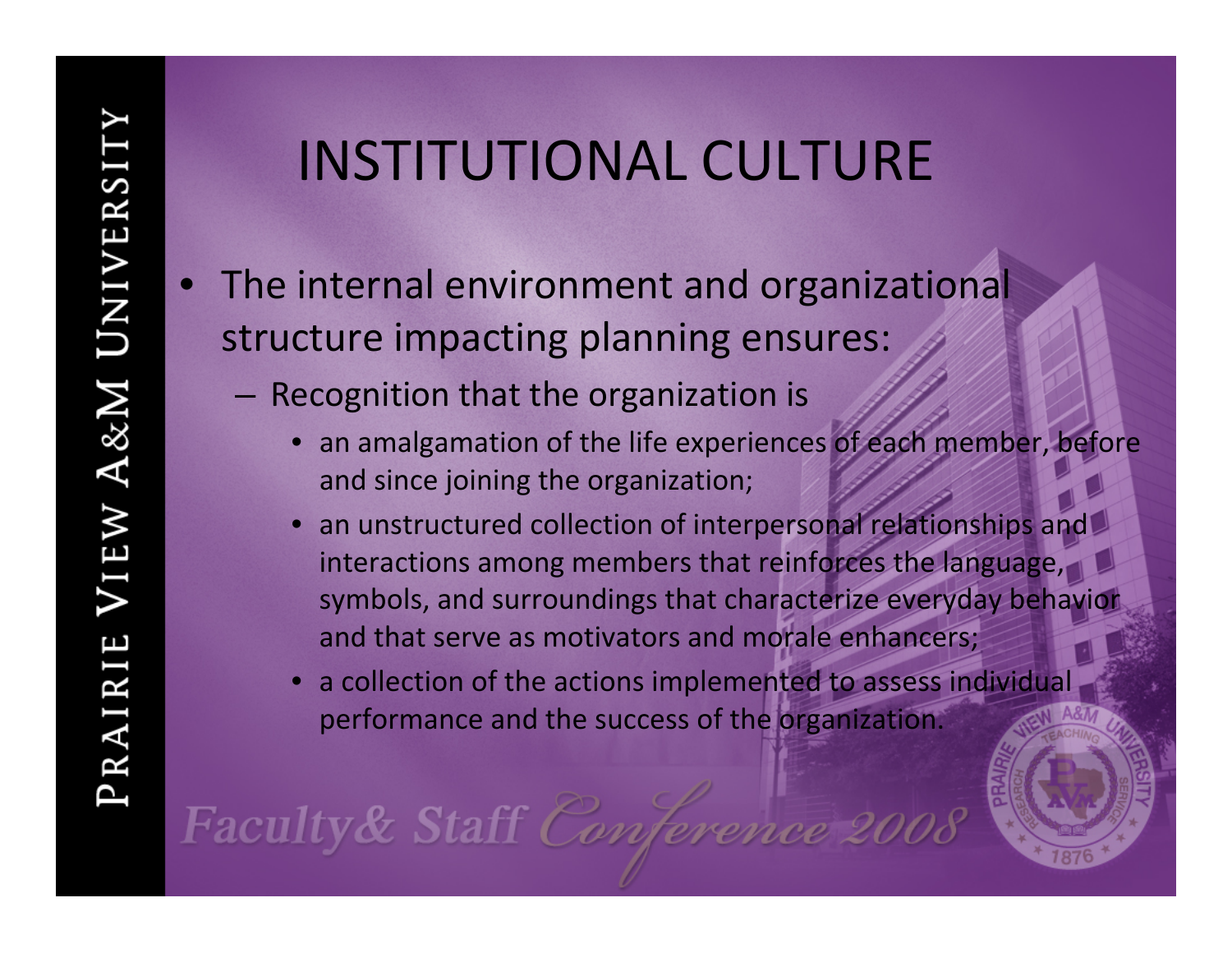The external environment and organizational structure impacting planning is **SACS.** The Southern Association of Colleges and Schools, Commission on Colleges, is the regional accreditation body for PVAMU. **SACS** expects adherence to the

- Principles and Philosophy of Accreditation
- •Core Requirements
- •Comprehensive Standards
- Federal Requirements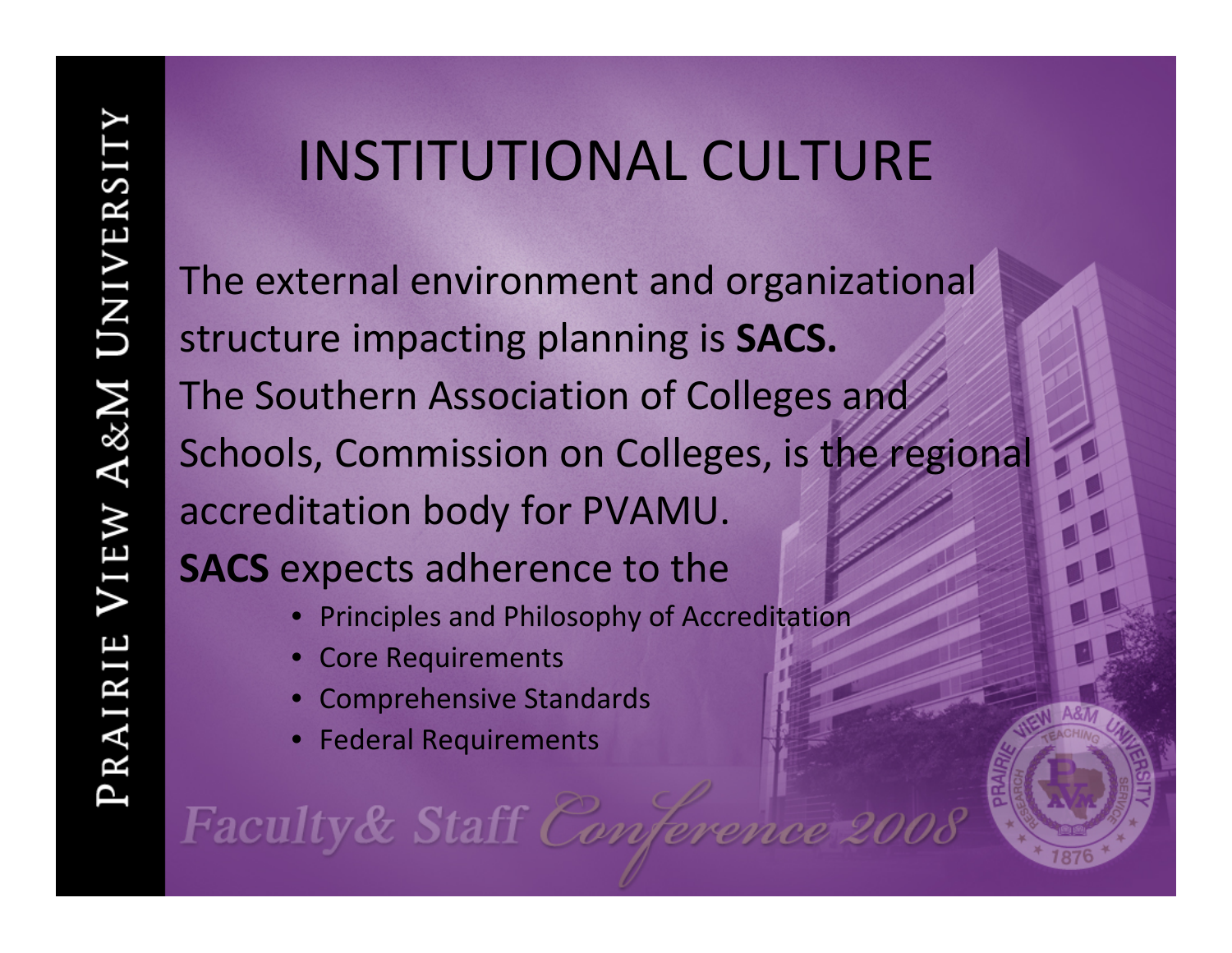The external environment and organizational structure impacting planning is **SACS Core Requirement 2.5,** which states that: "The institution engages in ongoing, integrated, and

institution ‐wide research ‐based **planning** and evaluation processes that incorporate a systematic review of programs and services that

a) results in continuing improvement, and

b) demonstrates that the institution is effectively accompli its mission".

> (Reference: Resource Manual for the Principles of Accreditation: Foundations for Quality Enhancement, SACS‐COC, 2005).

g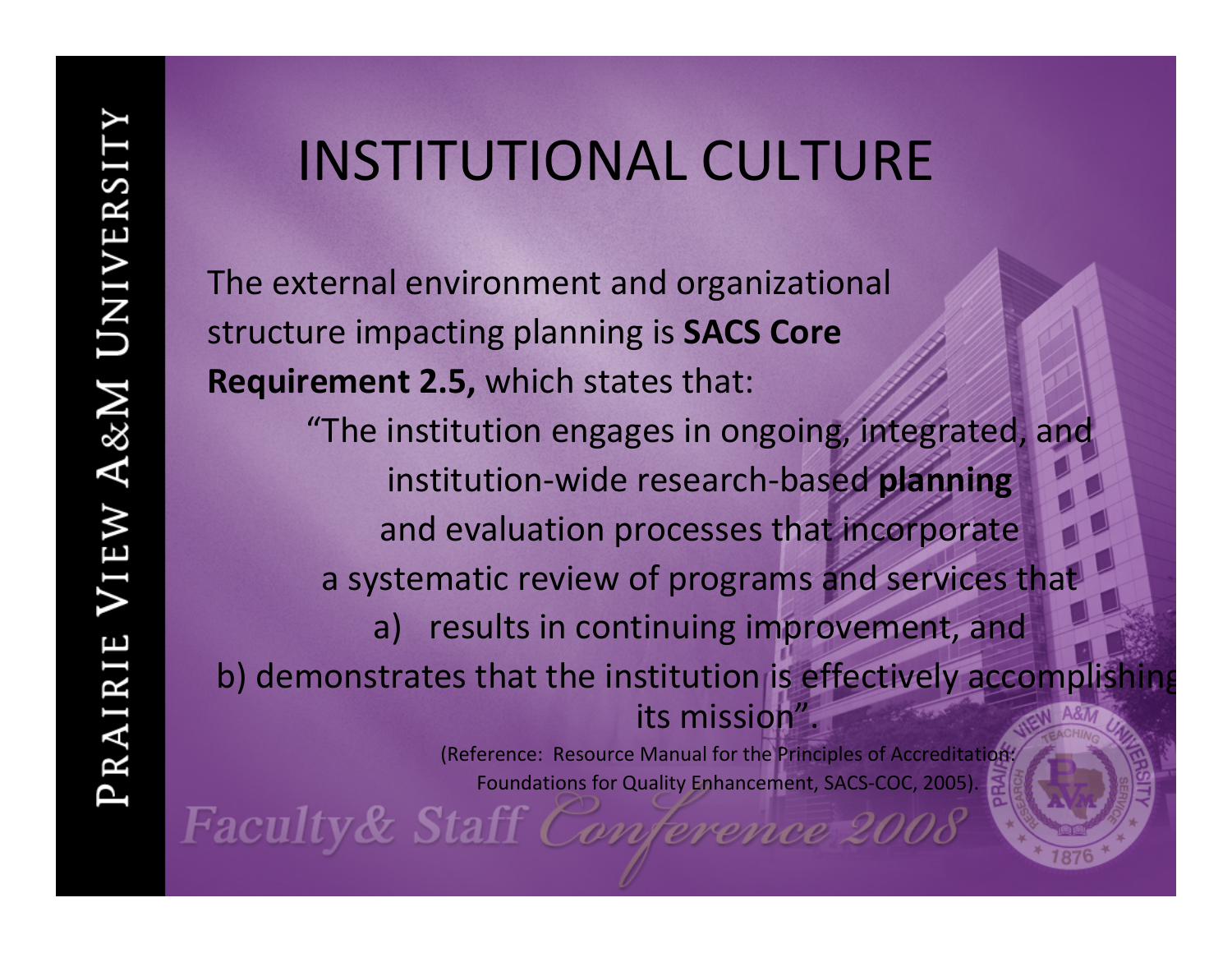**SACS Core Requirement 2.5** expects that the institution will provide documentation of effectiveness within the organization by providing a description of the planning and assessment process with a time line revealing:

- •• How and when it functions with a list of persons and/or committees that play key roles in the process, i.e., faculty, staff, students, and other stakeholders;
- •• How the process informs budgeting decisions, i.e., budgeting procedures and presentations;
- •**• How programs and services are regularly reviewed;**
- •• How the process has resulted in improvement in services and programs a the institution with specific examples from the various departments, divisions, and units of the institution.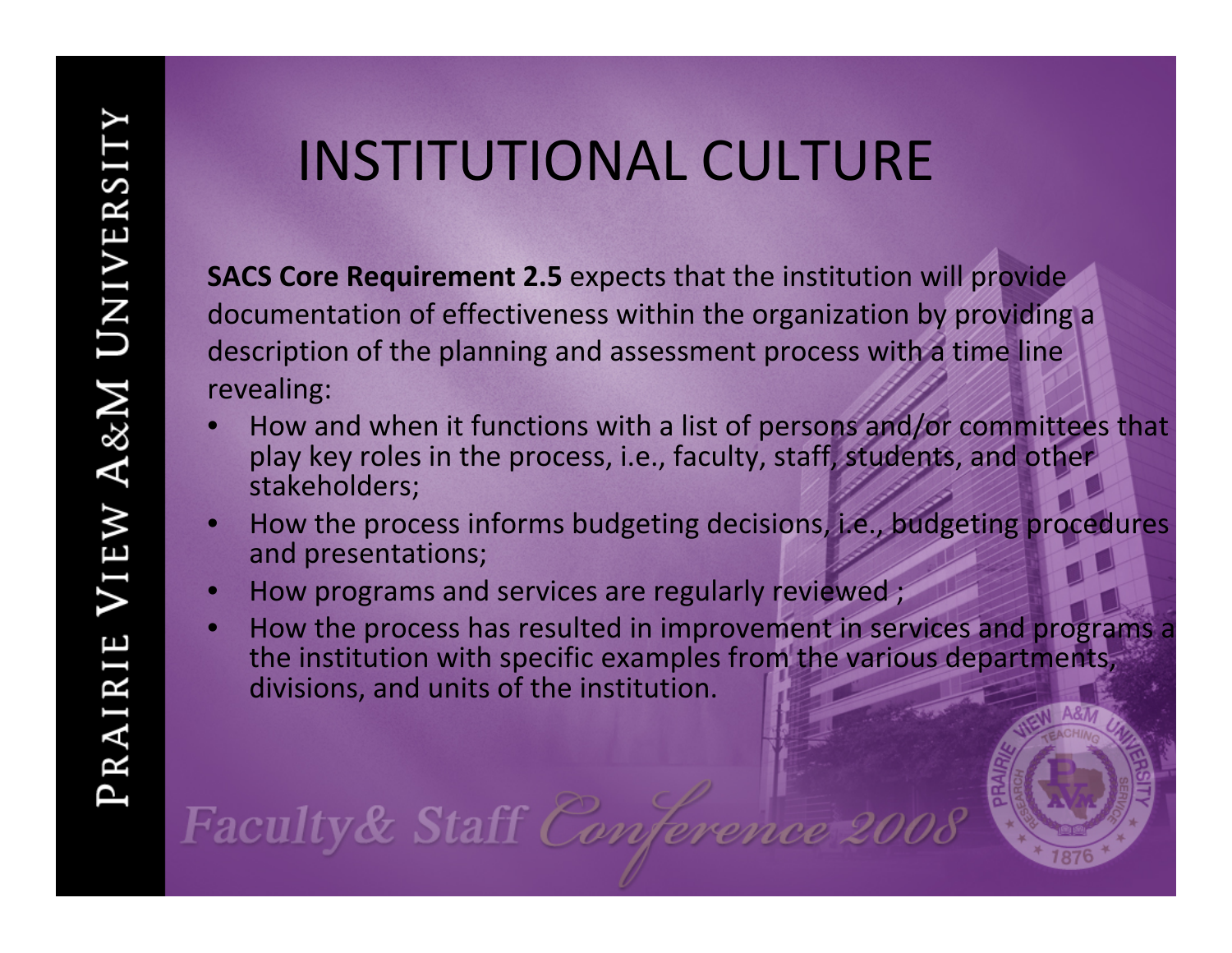#### A COMPARISON OF PLANNING RATIONALE

#### **SACS Core Requirement 2.5**

**Institutional Effectiveness** is thesystematic, explicit, and documented process of measuring performance against mission in all aspects of an Institution ‐ all programs, services, and constituencies, and is strongly linked to decision making, including budgeting. The planning and evaluation system is scheduled at periodic intervals that make sense for the institution and its mission.

**TAMUS Policy 03.01 ‐ Mission, Vision, Core Values and Strategic Planning**

**The Strategic Planning Framework** is <sup>a</sup> proactive, comprehensive, and

coordinated process, the purpose of which is to serve as <sup>a</sup> bridge between mission and vision by producing <sup>a</sup> roadmap to the future, aligning resources, fostering collaboration, enhancing communication, producing synergy of efforts, linking budgets and planning, and integrating enterprise risk management.

Annual plan review and feedback is expected.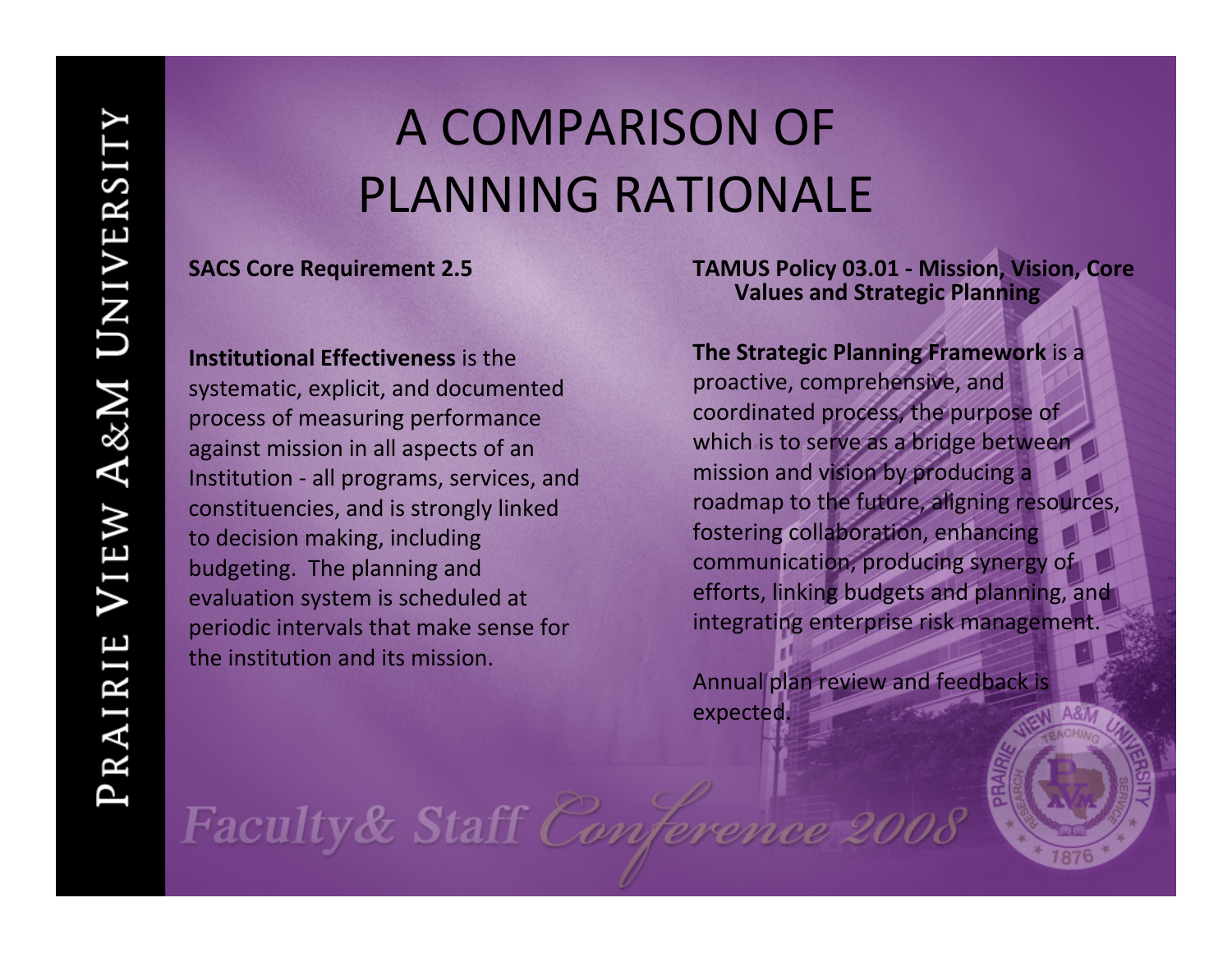- Links effectiveness to the land grant mission of teaching, research and service.
- Links effectiveness of the mission to the vision of providing 1) educational programs for diverse audiences at all levels of study; 2) <sup>a</sup> research agenda that includes basic and applied methods for the creation, dissemination and assessment of new knowledge and practice in the fields of study offered; and 3) service programs that support leadership development and <sup>a</sup> service learning and community outreach agenda.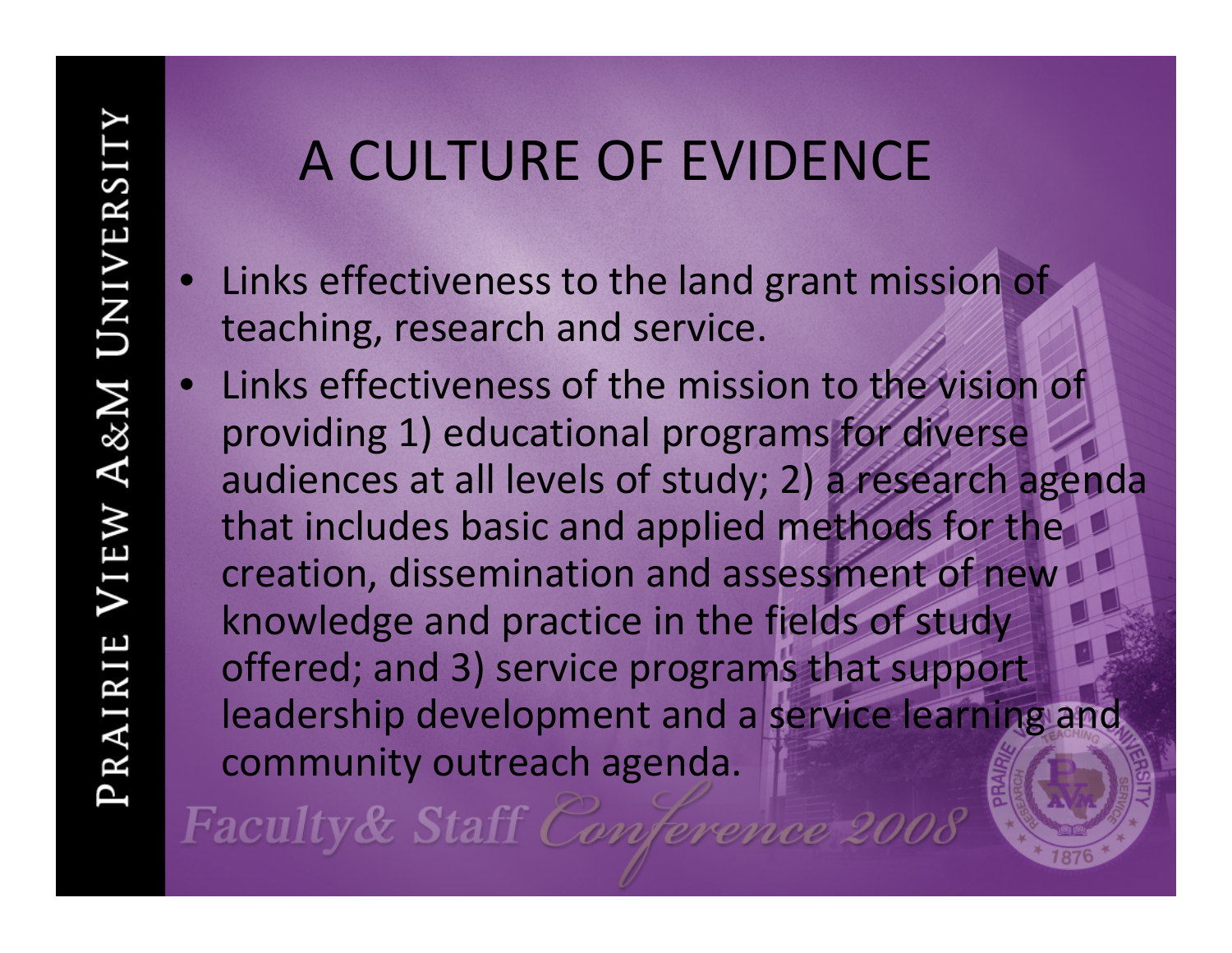Links effectiveness to the core values of

- Access and Quality
- Diversity
- Leadership
- Relevance
- Social Responsibility
- Accountability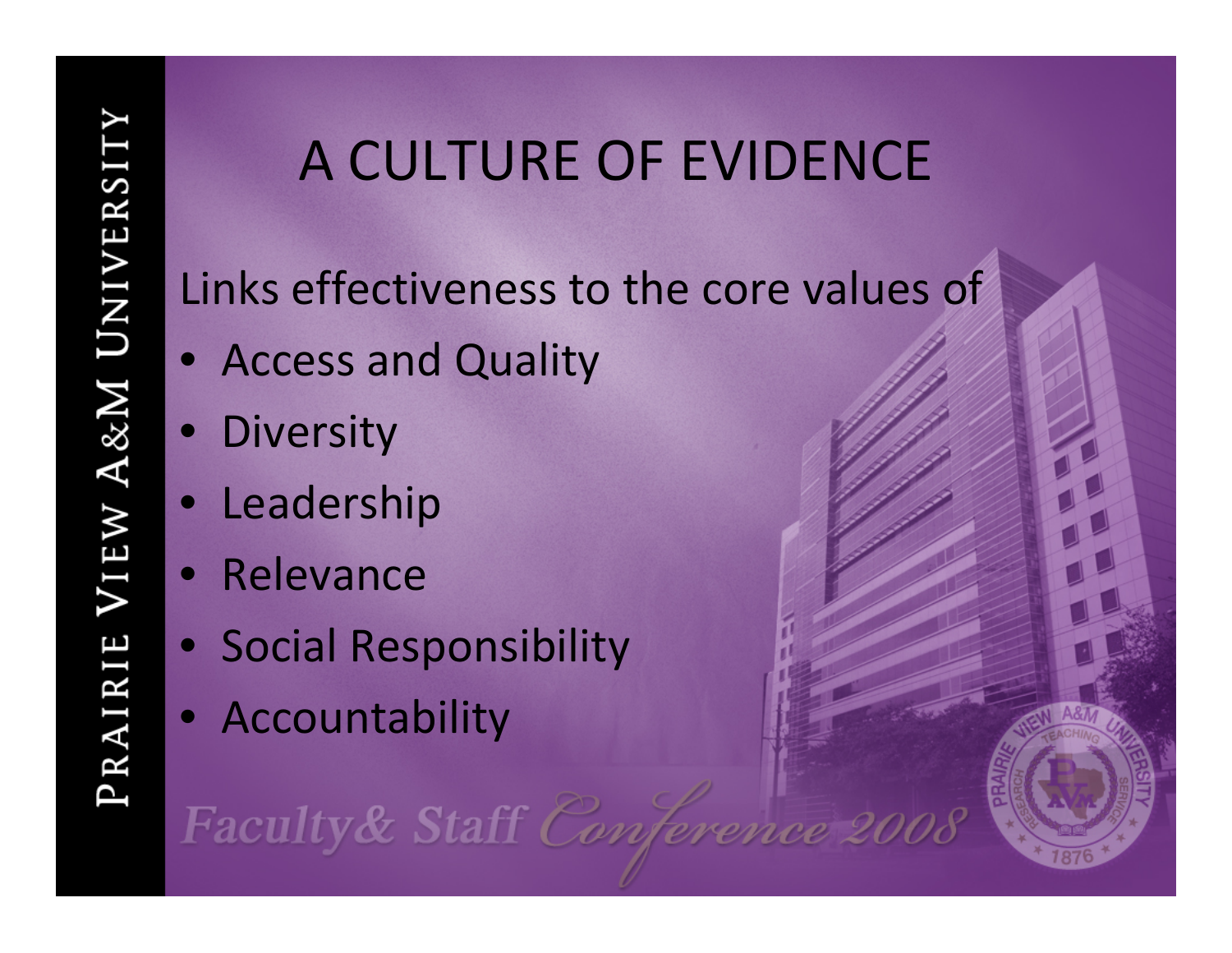Links effectiveness to ten goals and supporting objectives that focus on:

- • Strengthening the quality of academic programs that contribute to student success and improve the academic indicators of the student body;
- •Increasing basic and applied research;
- • Strengthening the athletics and advancement programs, including fund-raising;
- • Increasing the visibility and awareness of the university among all stakeholders; and
- • Achieving and maintaining financial stability, increasing the efficiency of university operations, and strengthening environmental health and safety programs.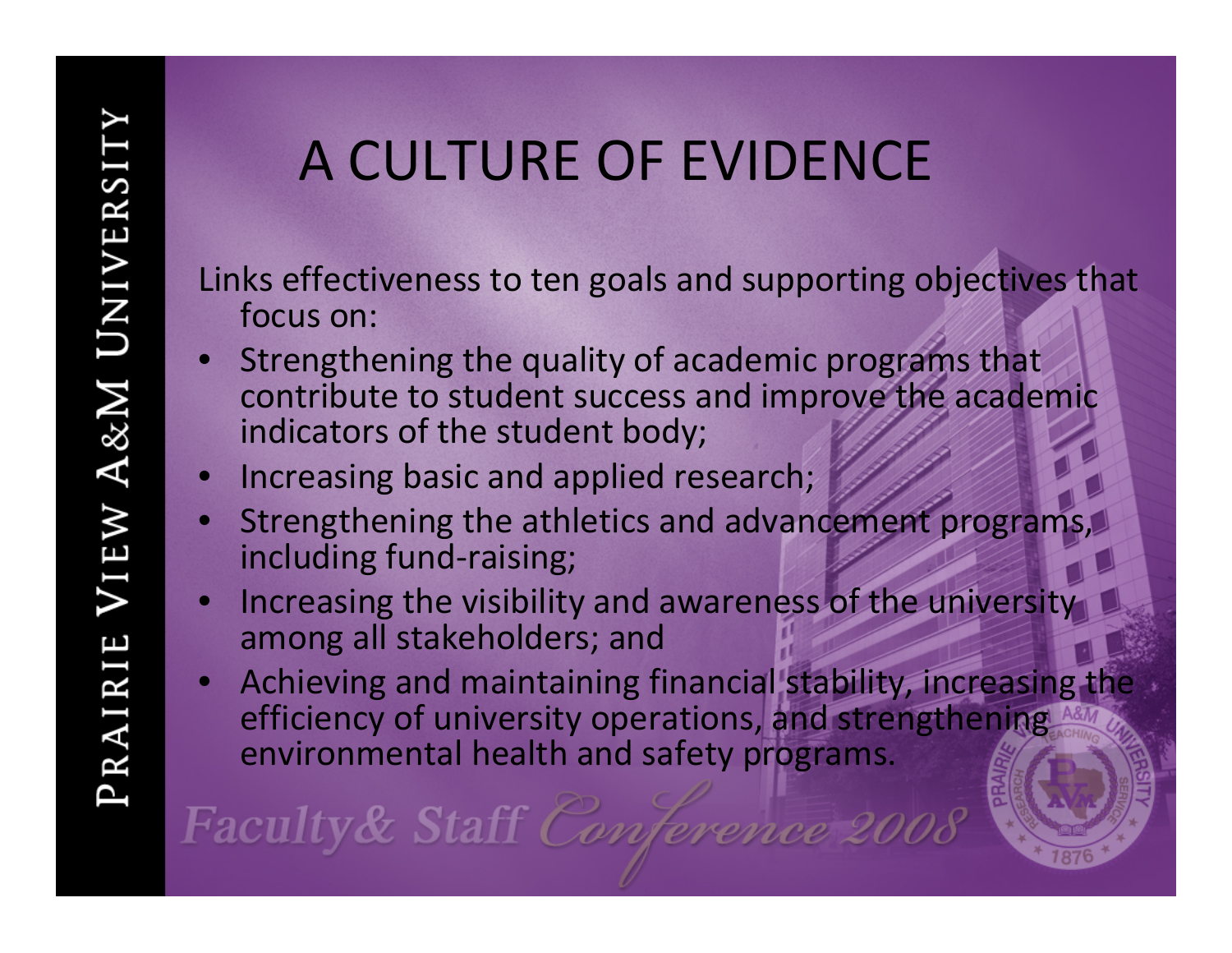#### Proof that STRATEGIC PLANNING is an alignment of the

o teaching functions by appropriately credentialed faculty that design innovative curricular and use multiple instructional strategies that address varied learning styles among students **with** the learning functions that are designed to prepare graduates for career initiation and/or movement to graduate and/or professional school, therein establishing the foundation for career advancement and creating <sup>a</sup> thirst for lifelong learning.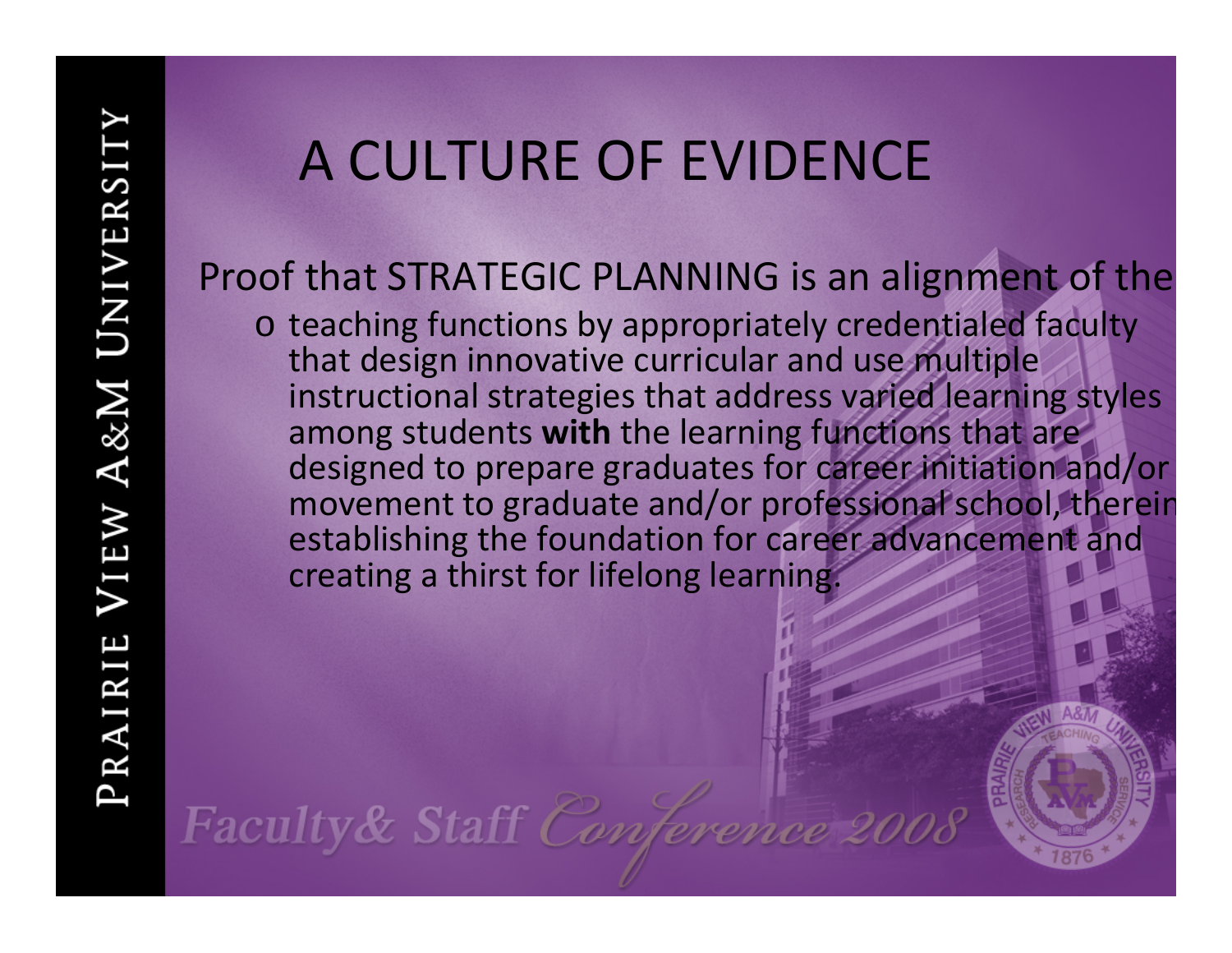Proof that STRATEGIC PLANNING is an alignment of the o research functions by the community of scholars that utilize scientific methods of inquiry for the discovery of new knowledge (basic research), and the utilization and assessment of knowledge to demonstrate use of best practices (applied research) **with** guidance and reinforcement of student learning outcomes among the academically talented, the traditionally prepared achiever, and the under‐prepared student.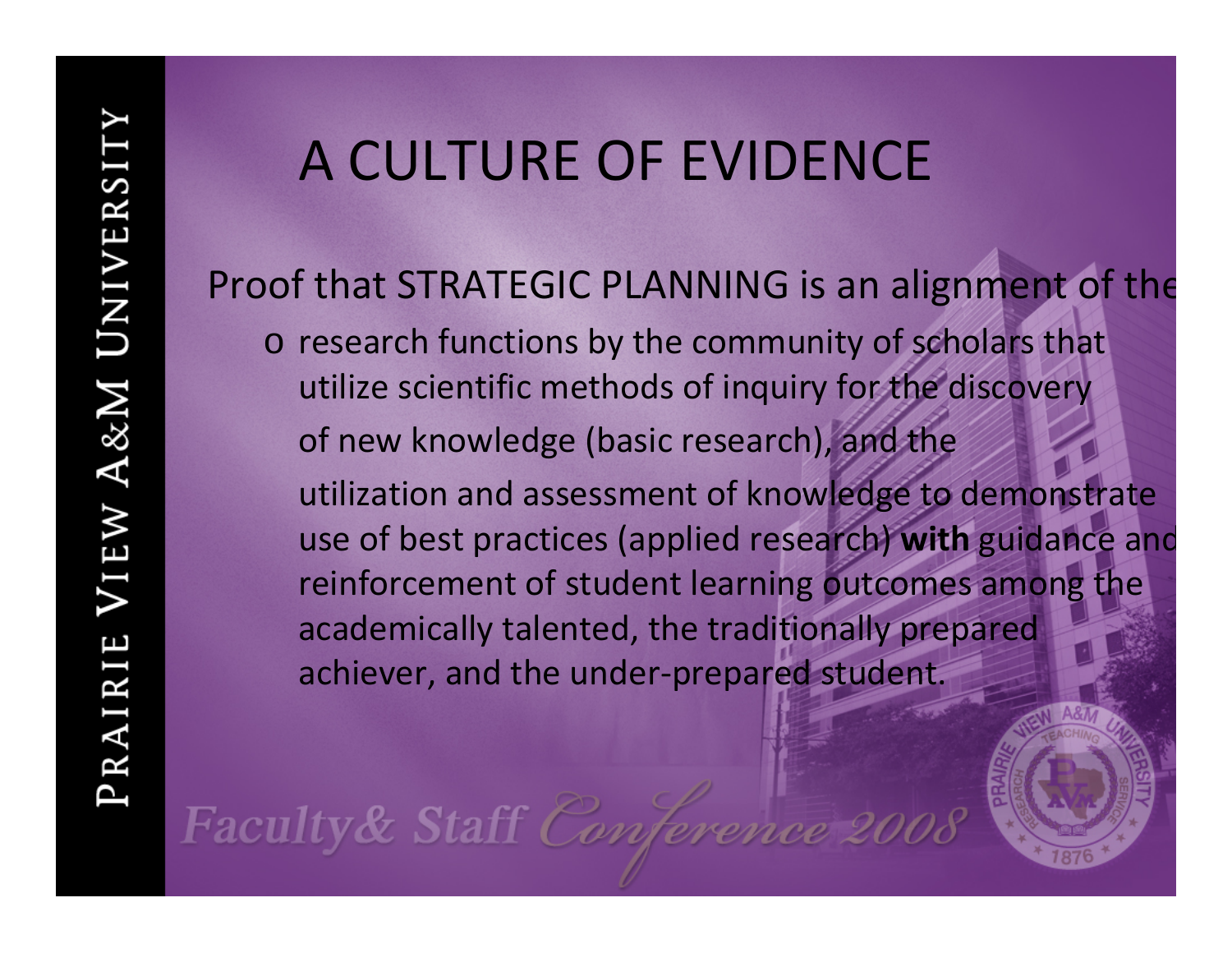Proof that STRATEGIC PLANNING is an alignment of the

– service functions which guide and document engagement of the total university community **with** promotion of active participation in constructive social change through volunteerism, leadership, and civic action.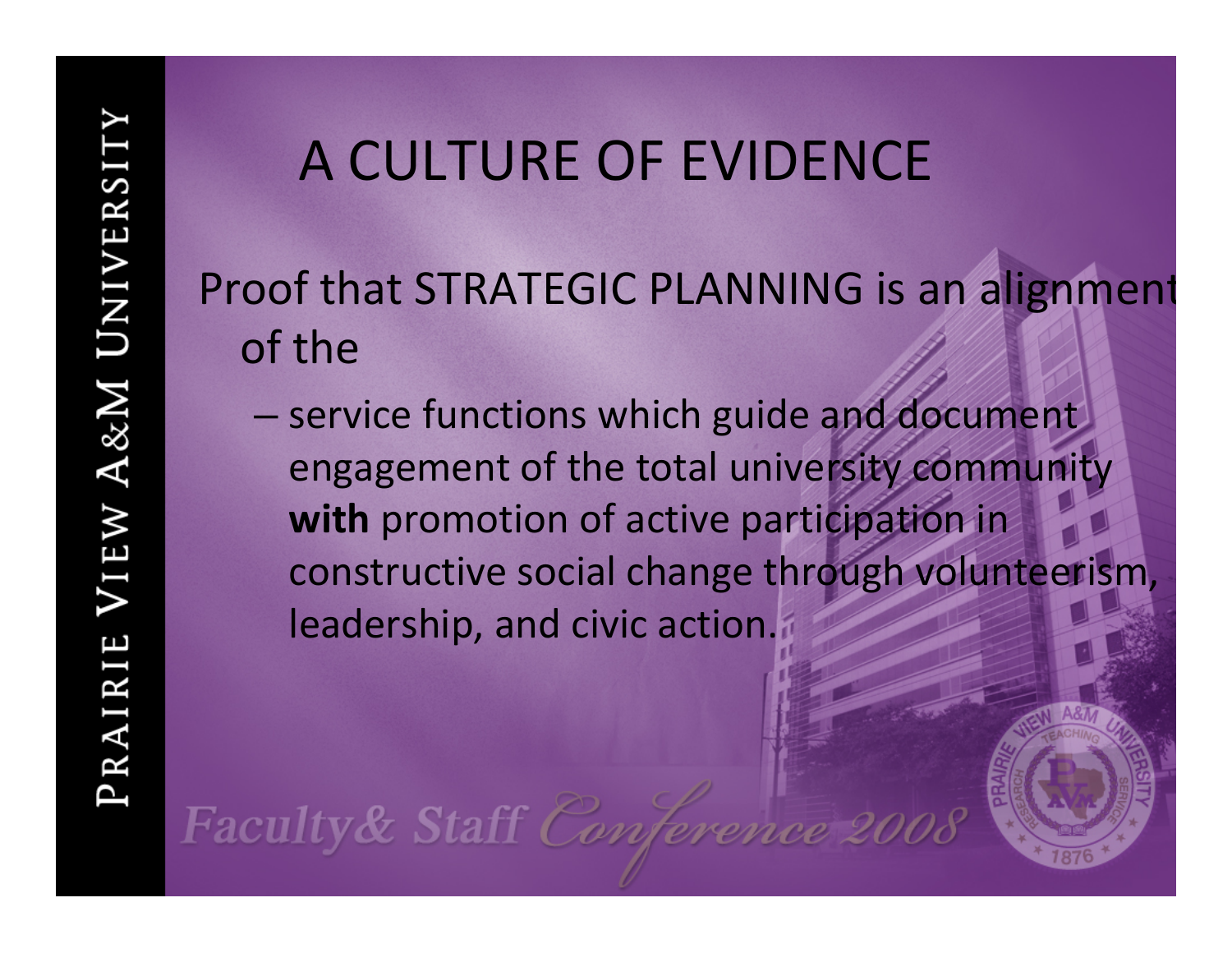Faculty & Staff Conference 2008

- Proof that STRATEGIC PLANNING is an alignment o the
	- ‐ management function **with** the accountability function that helps to

ensure the identification, recruitment, retention and development of a community of scholars an support personnel that are committed to continuous quality without compromise for the total institution.